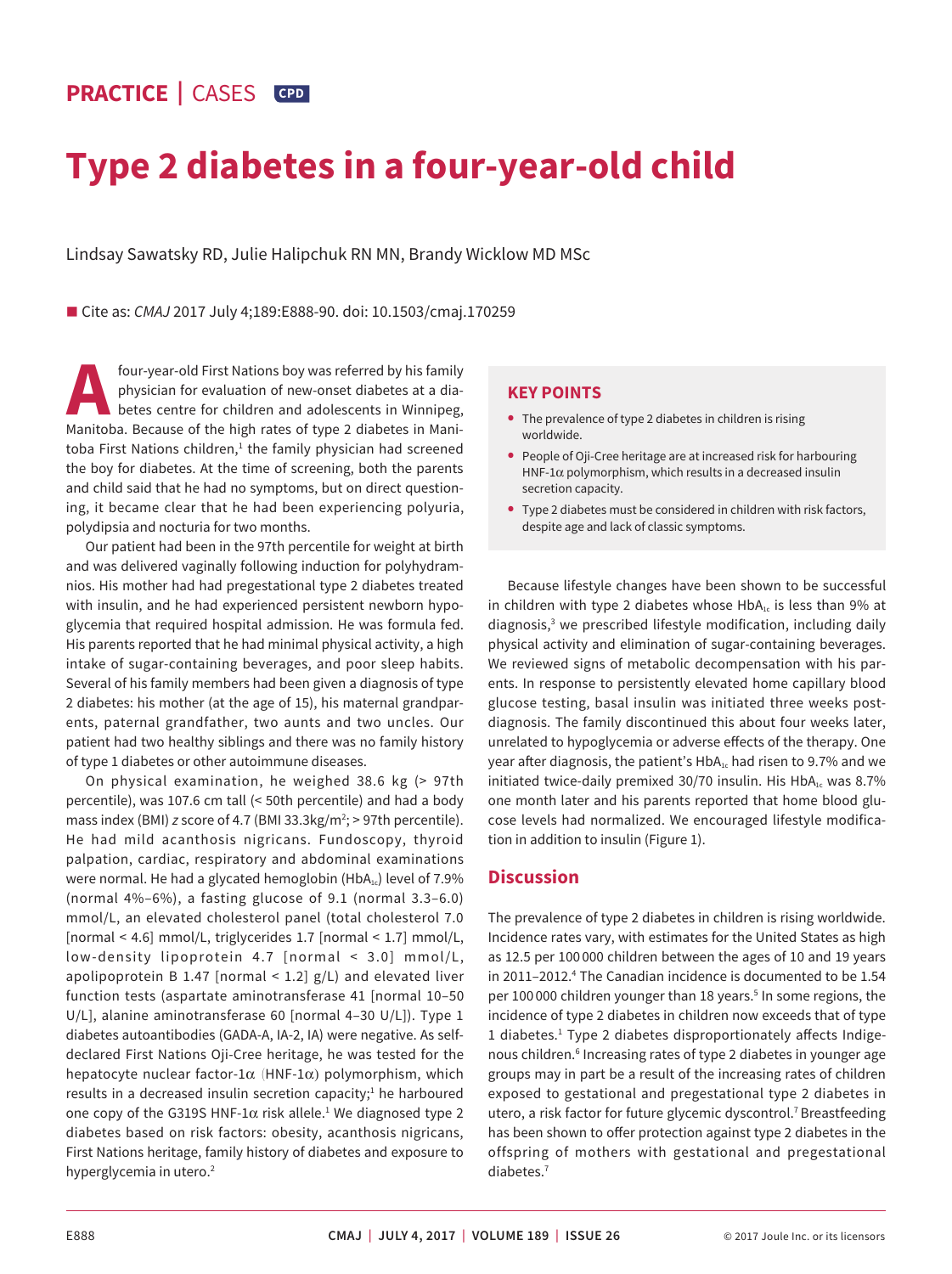

**Figure 1:** Timeline in weeks and months depicting clinical care of a boy diagnosed with type 2 diabetes at the age of four years. He was initially screened and given the diagnosis at week 0.  $HbA_{1c}$  = glycated hemoglobin.

Childhood-onset type 2 diabetes is an emerging disorder most commonly diagnosed in midpuberty.<sup>1</sup> However, type 2 diabetes in children younger than 10 years has been reported. The US SEARCH for Diabetes in Youth Study reported that children younger than 10 years comprised 3.6% of the total number of newly diagnosed cases of type 2 diabetes.<sup>8</sup> One Canadian study found that 8% of children given a diagnosis of type 2 diabetes were younger than 10 years old.<sup>5</sup> Type 2 diabetes is particularly prevalent in Manitoba, with a 20-fold incidence compared with the rest of Canada.<sup>1</sup> Incidence rates increased from 9.03/100 000 youth in 2006 to 20.55/100 000 youth in 2011.1 A review of the clinical database of the Diabetes Education Resource for Children and Adolescents in Winnipeg, Manitoba, from 2012 to 2016 found that 9.8% of 326 children given a type 2 diabetes diagnosis were younger than 10 (Appendix 1, available at www.cmaj.ca/ lookup/suppl/doi:10.1503/cmaj.170259/-/DC1).

Differentiation of type 1 and type 2 diabetes in children at the time of diagnosis can be difficult. It can take weeks to receive results of autoantibody testing and it therefore cannot be used at the time of diagnosis to classify diabetes. Although the presence of two or more diabetes autoantibodies (glutamic-aciddecarboxylase, islet antigen antibody and insulin antibodies) is used to classify type 1 diabetes, a 2015 study from the United Kingdom reported that 25.8% of children given a diagnosis of type 1 diabetes had no positive antibodies and 30% of children with a diagnosis of type 2 diabetes had at least one positive antibody.9 The presence of autoantibodies may suggest a more rapid decline in β-cell function and metabolic compromise.<sup>9</sup> Our patient did not have any identified autoantibodies at diagnosis. A rapid decline in glycemic control in very young children suggests that the absence of antibodies does not correlate with a prolonged asymptomatic phase. In cases where classification of type of diabetes is unclear, it is important that glycemic control be closely monitored to avoid rapid decompensation resulting in diabetic ketoacidosis. Our patient's case raises questions about using age of onset as a distinguishing feature.

In Manitoba, we routinely screen for the HNF-1 $\alpha$  polymorphism in children with Oji-Cree heritage. Fifty-seven percent of the children described in Appendix 1 harbour at least one copy of the gene, and 25% of those children harbour two copies of the gene. A substantial portion of the attributable risk of diabetes results from a private variant in the *HNF-1*α gene, in which a single nucleotide change results in the substitution of glycine for serine at codon 319 (*HNF-1*αG319S). The presence of one or two copies of the "*S-allele"* increases risk for type 2 diabetes 10 to 20-fold compared with noncarriers.<sup>10</sup> Impairment of insulin secretion in β cells that express the G319S variant has been demonstrated.<sup>11</sup>

Type 2 diabetes must be considered in children with risk factors, despite age and lack of symptoms. Symptoms of hyperglycemia are not always apparent in children and cannot be relied on to identify those with type 2 diabetes, making it important to screen children at high risk regularly, even in the absence of symptoms.2 Our patient was wearing diapers, which may have affected his parents' assessment of his polyuria and nocturia. Diabetes Canada recommends screening for type 2 diabetes in prepubertal children who have three or more risk factors, and in pubertal youth who have two or more risk factors.2 In addition to the risk factors that our patient possessed, other risks include hypertension, dyslipidemia, nonalcoholic fatty liver disease and polycystic ovarian syndrome.<sup>2</sup> In our centre, more than 50% of children younger than 10 years with type 2 diabetes had elevated cholesterol or liver enzymes.

#### **References**

1. Sellers EAC, Wicklow BA, Dean HJ. Clinical and demographic characteristics of type 2 diabetes in youth at diagnosis in Manitoba and Northwestern Ontario (2006–2001). *Can J Diabetes* 2012;36:114-8.